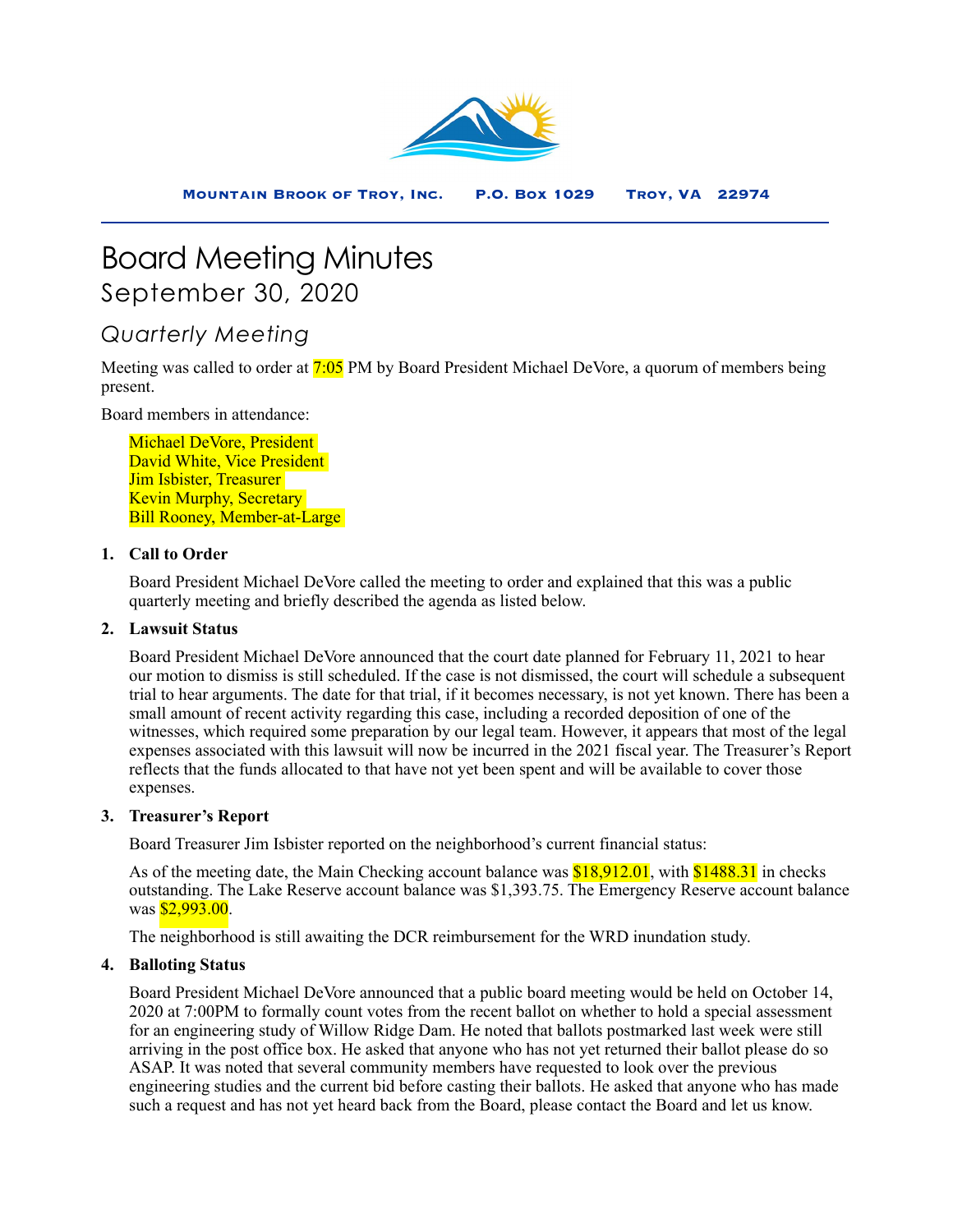#### **5. Reimbursement Grant Status**

Board Vice President David White explained that all paperwork required by the Virginia Department of Conservation and Recreation for the reimbursement grant program has now been submitted. As has been discussed in previous meetings, our application to that program was accepted, and we are expecting to receive a \$5000 reimbursement covering 50% of the costs incurred this year to perform an inundation study for Willow Ridge Dam. At this point, we are waiting on DCR to process the reimbursement.

The water management requirements were generated by a Federal Program initiated in the late 1970's, to protect communities located downstream from water features.

The new grant cycle begins on November 1, 2020 - disbursement on a 1st come, 1st served basis.

- A question was asked of how the neighborhood was made aware of the State grant program? The Regional Dam Engineer brought it to the Board's attention - augmented, also, by the Engineer who worked on the inundation study.

Michael pointed out that Dave White has accomplished a massive amount of paperwork with regards to State compliance requirements for both lakes - resulting in enthusiastic and appreciative applause from the assembled multitude.

#### **6. Activities Committee**

The floor was offered to **John Bates** of the Activities Committee to discuss their evolving plans for the coming year in light of the COVID-19 pandemic.

John noted that the Committee had been operating for 2 years, and included 9 members with a wide variety of talents. 5 activities were accomplished last year - but, because of the Covid-19 virus, things were very much up-in-the-air for this year. The chili cook-off, the picnic, and the yard sale have been canceled. A new date for the kids fishing competition was still pending, and an outdoor movie night was still possible. The Committee was still trying to formulate a plan for a holiday event that would comply with reasonable virus precautions.

### **7. Open Discussion**

The floor was opened for discussion among all members, any issues of general interest to the Association.

No questions were asked, other than those noted above.

# **8. County Supervisor Comments**

The floor was offered to Mr. Bob Babyock, Louisa County Supervisor representing the Green Springs district. Mr. Babyock shared information regarding future development plans for the Zion Crossroads area.

He noted that there had already been a large turnout for early voting, with stringent virus safety measures in effect. A 2nd voting location opens at the Art Center on Oct. 15. There are two state-wide amendments on the ballot.

Please respond to the Census Inquiry. Each verified resident results in a \$2,000 value to the County.

Covid-19 figures have shown a downward trend in the County, but an upward spike in Charlottesville.

The implementation of the broadband installation is significantly expanding beyond the CVEC area, helped by a \$28,000,000 grant secured with the help of Rep. Spanberger. Dominion Energy is working closely with CVEC, but 75% of the county is service by Rappahanock Electric Coop - which is not cooperating as smoothly with the other parties involved.

Please support the Central Virginian weekly newspaper. It can be delivered to the home at a minimal annual expense.

Extensive information about development issues for the RT 15 corridor:

Louisa County is working closely with Fluvanna County on the corner of RT 15 & RT 250. A Publix Market will anchor a small mall with 4 or 5 additional businesses. This should be underway within the